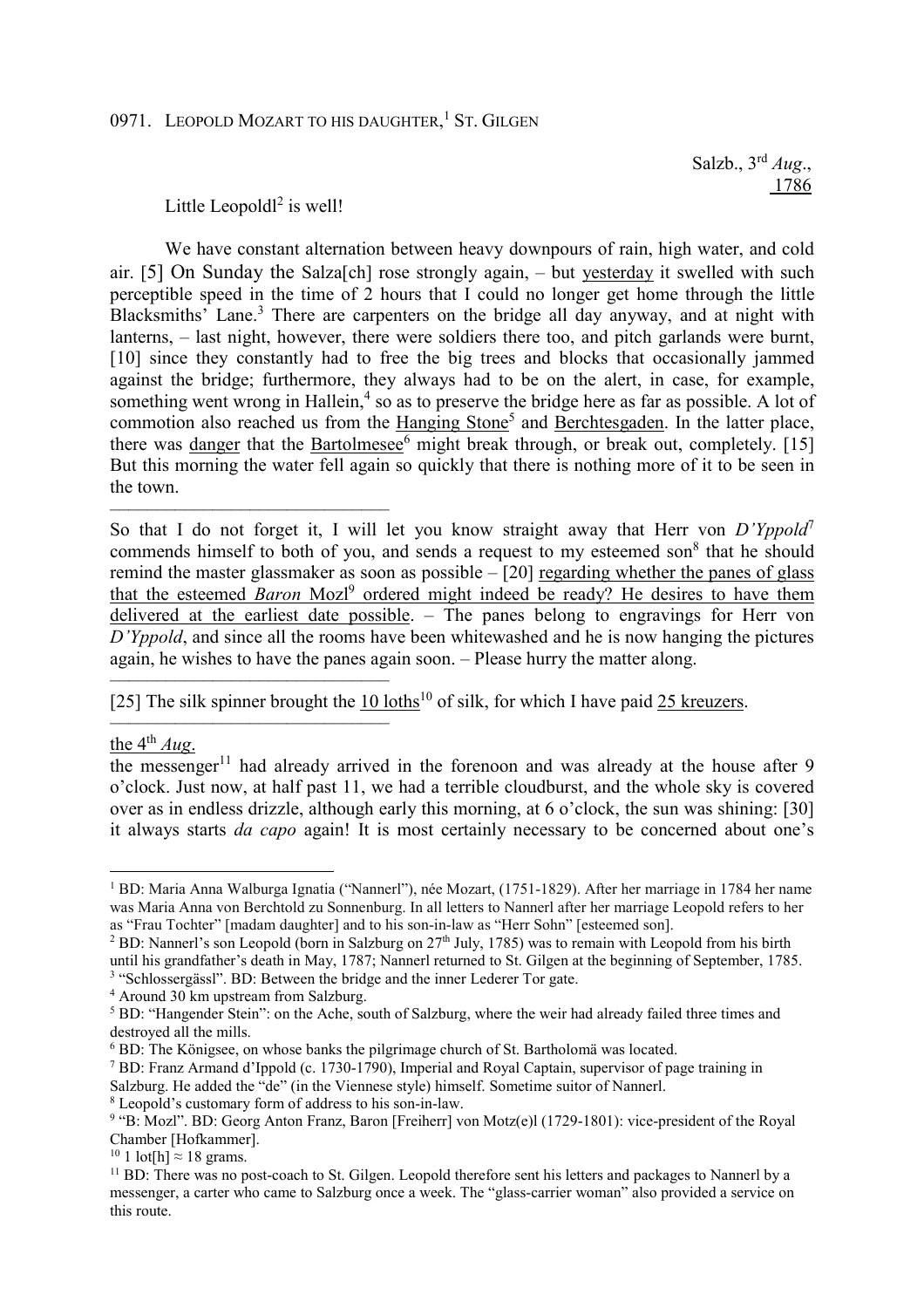health with this widespread damp that is penetrating everywhere, and it is entirely possible that people who eat the bad grain afterwards will succumb to illness epidemics. One needs to keep warm and to take the weather into account, [35] since the wind and the air are so unusually cold.

–––––––––––––––––––––––––––––– here a loaf of bread costs  $8\frac{1}{2}$  kreuzers.<sup>12</sup>

–––––––––––––––––––––––––––––– Herr Pergman,<sup>13</sup> who is now in Abtenau as administrator,<sup>14</sup> called on me before he left. In fact, various people have called on me. It really was very touching to hear what he said, thanking me for everything good that I had done for him in counsel and deed since his student years, [40] thanking me very emotionally, and not forgetting the least detail; how I got him into the choir at St. Peter's,  $^{15}$  and then into a place as a probationer in the court music, afterwards also getting him a salary, – advised him to become a probationer in St. Peter's chancellery and used all my powers of persuasion to restrain him from leaving when the Archbishop came to power [45] and make him remain at court as hunting horn player with an *increased salary*, as everyone wanted. I told him of all the steps he could take to advance himself at St. Peter's, and they all worked out, while at court he could have blown the soul out of his body for about 18 or 20 florins per month until his dying day. But this way he became a regular clerk, – then a senior clerk, [50] and enjoyed 12 florins per month from the court as hunting horn player, for which he attended court for 1 and  $\frac{1}{2}$  hours in the evening when there was music. He specifically asked me to send his most obedient compliments to St. Gilgen.

Yet everything always has to happen at once: when I came home in the evening, the glass-carrier woman<sup>16</sup> was already there. One simply cannot do everything in this higgledypiggledy manner. [55] The messenger actually wants to leave at 7 o'clock tomorrow, and the glass-carrier woman at half past 6. She therefore already wants to come here today, within an hour, after 8 o'clock, that is. – Where on earth am I to get old linen cloths from if they never come back? – I sent the greens out to you the other day in a coarse cloth which belongs to Marchand.<sup>17</sup> Now I have only just managed to find these rags to send the herbs out to you. One must take the opportunity to send such things back with the glass-carrier woman so that I have it here again when there is something to be sent. I would not like to risk sending out a dress in this weather.

I do not yet know what I will – or can – give the glass carrier-woman and the messenger. [65]

The glass-carrier woman is sure to bring out the vinegar and herbs sometime. – I am waiting to speak with her. –

–––––––––––––––––––––––––––––– Heinrich<sup>18</sup> commends himself.<sup>19</sup> I already have the *sonatas* by *Clementi*, but can find no suitable place to pack them. Here come the silk, the first part of *Grandison*<sup>20</sup> the little brush for combs. Blank music paper from Heinrich. herbs, the vinegar. – [70]

 $\overline{a}$ 

<sup>18</sup> BD: Heinrich Marchand.

<sup>&</sup>lt;sup>12</sup> 60 kreuzers = 1 florin.

<sup>13</sup> BD: Joseph Bergmann, chancellery official in St. Peter's Benedictine foundation in Salzburg. From 1773 hunting horn player in the court music.

<sup>&</sup>lt;sup>14</sup> BD: South-east of Salzburg, with a regional court.

<sup>&</sup>lt;sup>15</sup> The large Benedictine foundation in the centre of Salzburg.

<sup>&</sup>lt;sup>16</sup> BD: From letter No. 0808 (14<sup>th</sup> Sept., 1784) onwards, the "glasträgerin" ["glass-carrier woman"] is Leopold's regular messenger to St. Gilgen, where Archbishop Thun established a glassworks in 1701.

<sup>&</sup>lt;sup>17</sup> BD: Heinrich Marchand, son of the Munich theatre director Theobald Marchand, once Leopold's pupil and now a performer on violin and keyboard.

<sup>19</sup> BD: At this point the following sentence was written and then crossed out: "I already have the *sonatas* by *Clementi*, but cannot find a sensible place to put them."

<sup>20</sup> BD: Translation of Richardson's *Sir Charles Grandison*, cf. Nos. 0813/14; 0969/46.